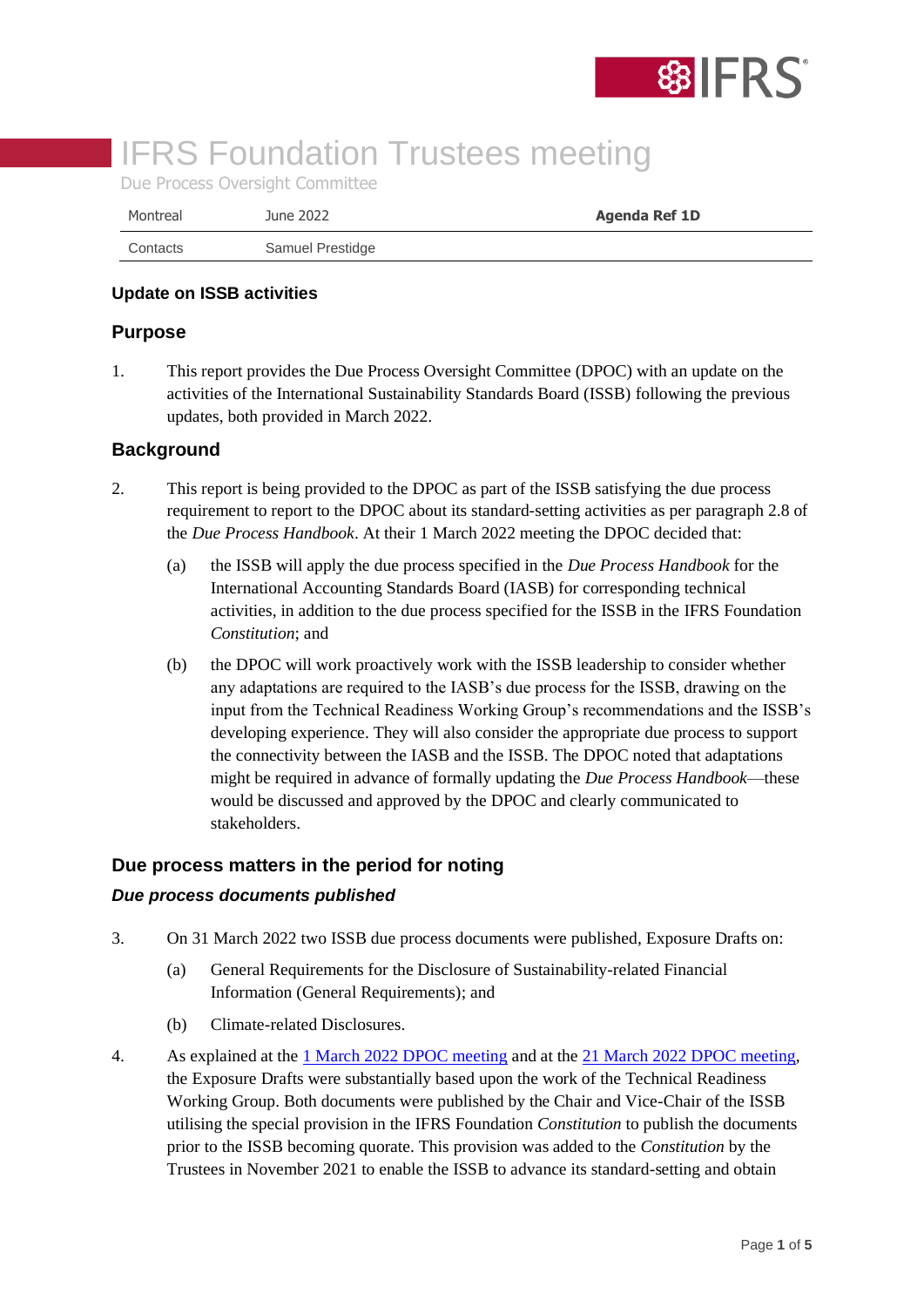stakeholder input on its proposals expeditiously. The DPOC determined that the appropriate due process had been followed to publish the Exposure Drafts at its meeting on 21 March 2022.

- 5. Both Exposure Drafts were published with 120-day comment letter periods which ends on 29 July 2022. As was also explained at the 1 March 2022 DPOC meeting, online surveys were published alongside the Exposure Drafts to facilitate stakeholder input in addition to the comment letter process. All responses submitted via the surveys are publicly available on the IFRS Foundation website alongside the comment letters.
- 6. During the comment letter period a significant outreach effort has been underway involving the ISSB Chair and Vice-Chair and staff of the Foundation and the Value Reporting Foundation. Outreach has been aimed at raising awareness of and explaining the proposals to obtain stakeholder feedback. The remaining period will be used to undertake targeted outreach with stakeholders to gain further understanding of the specific areas of stakeholder interest where the ISSB may have to focus on during its redeliberations of the proposals.
- 7. The ISSB will hold its first Board meeting during the week of 18 July 2022 and the staff will prepare an initial analysis of the outreach activities. This will include an initial analysis of the main matters that have been raised by stakeholders during the outreach and will help to guide the ISSB's redeliberations and the staff analysis of the comment letters and survey responses.

## **Other matters occurring during the period for the attention of the DPOC**

## *Publication of staff request for feedback and staff draft of the IFRS Sustainability Disclosure Taxonomy for digital reporting*

- 8. On 25 May 2022 a staff request for feedback to inform future development of the IFRS Sustainability Disclosure Taxonomy for digital reporting was published. The staff request for feedback outlines staff recommendations to inform the development of a taxonomy to enable digital consumption of disclosures prepared using IFRS Sustainability Disclosure Standards. The staff recommendations focus on fundamental matters that need to be considered early to enable the ISSB to publish the IFRS Sustainability Disclosure Taxonomy on a timely basis. In the same way the ISSB's proposed standards incorporate and build on other organisations' work, the staff draft builds on the SASB taxonomy.
- 9. Reflecting the IFRS Foundation's Trustees desire for the ISSB to develop a digital reporting strategy from the start, the staff has published the staff draft to obtain feedback that will inform the development of a future proposed IFRS Sustainability Disclosure Taxonomy. The staff draft is an additional document that is incremental to the due process requirements. The proposed Taxonomy will be formally consulted on in accordance with the IFRS Foundation's due process, which will include the publication of an exposure draft. This will allow stakeholders to comment on more detailed proposals to enable the ISSB to deliberate those proposals and the feedback received. The aim is to publish the proposed Taxonomy for public consultation shortly after the ISSB issues its standards on General Requirements and Climaterelated Disclosures. Publishing the exposure draft of the proposed Taxonomy at the time of finalising the standards is consistent with the Due Process Handbook and the practice of the IASB.
- 10. Responses to the staff request for feedback are due by 30 September 2022 and can be provided by filling in an online form or by sending a comment letter. The feedback will be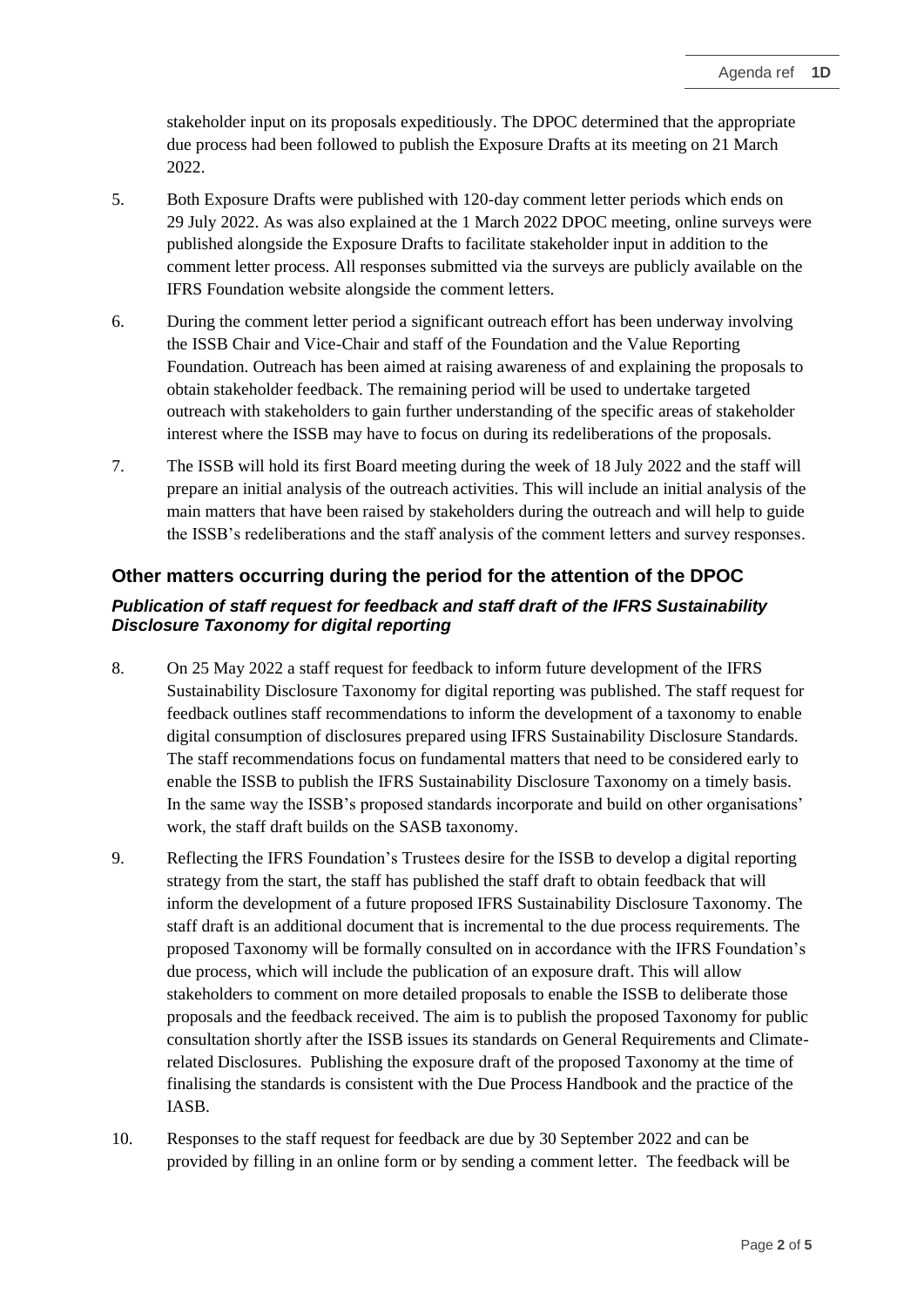considered in the development of the proposals for the Taxonomy informing the subsequent exposure drafts.

## **Consultative Groups**

- 11. Establishing formal consultative bodies of key stakeholder groups for the ISSB is a key priority. On 30 May 2022 the Trustees published a call for candidates for the Sustainability Standards Advisory Forum (SSAF) which will act as the ISSB's formal mechanism to engage with jurisdictional institutions on its standard-setting. Prior to the establishment of the SSAF, a jurisdictional working group<sup>1</sup> has been engaged to establish dialogue for enhanced compatibility between the ISSB's exposure drafts that are currently open for comment and ongoing jurisdictional initiatives on sustainability disclosures. The first meeting of the group took place on 16 May 2022 and a [summary](https://www.ifrs.org/news-and-events/calendar/2022/may/jurisdictional-working-group/) of the meeting is available on the IFRS Foundation website.
- 12. The Sustainability Consultative Committee (SCC) has also been formed which is mandated to identify, inform and advise the ISSB on priority sustainability matters and related technical protocols, as well as significant interdependencies between sustainability matters. The membership of the SCC was extended (beyond the permanent multilaterals) by the Trustees in May 2022 with a view to additional thematic experts being added once the ISSB sets its agenda priorities in due course.
- 13. As part of the consolidation of the Climate Disclosures Standards Board (CDSB) and the Value Reporting Foundation (VRF), work has been conducted to identify how to onboard their key stakeholders and advisory bodies. The Trustees have approved the Terms of Reference in recent weeks of other advisory bodies (see Appendix A) that create the structure for the ISSB's core engagement with key stakeholder groups.

## **Next steps**

- 14. The ISSB will hold its first meeting in July 2022.
- 15. In parallel to the first ISSB meetings, the ISSB's advisory bodies will begin to meet to provide input for the ISSB.
- 16. As discussed in the 1 March DPOC meeting, the ISSB leadership and staff are continuing to monitor due process matters as the ISSB's work progresses. This is to understand the potential need for any adaptations to the IASB's standard-setting processes before the *Due Process Handbook* is updated to reflect the establishment of the ISSB.

<sup>&</sup>lt;sup>1</sup> Members of the working group are the Chinese Ministry of Finance, the European Commission, the European Financial Reporting Advisory Group, the Japanese Financial Services Authority, the Sustainability Standards Board of Japan Preparation Committee, the United Kingdom Financial Conduct Authority and the US Securities and Exchange Commission.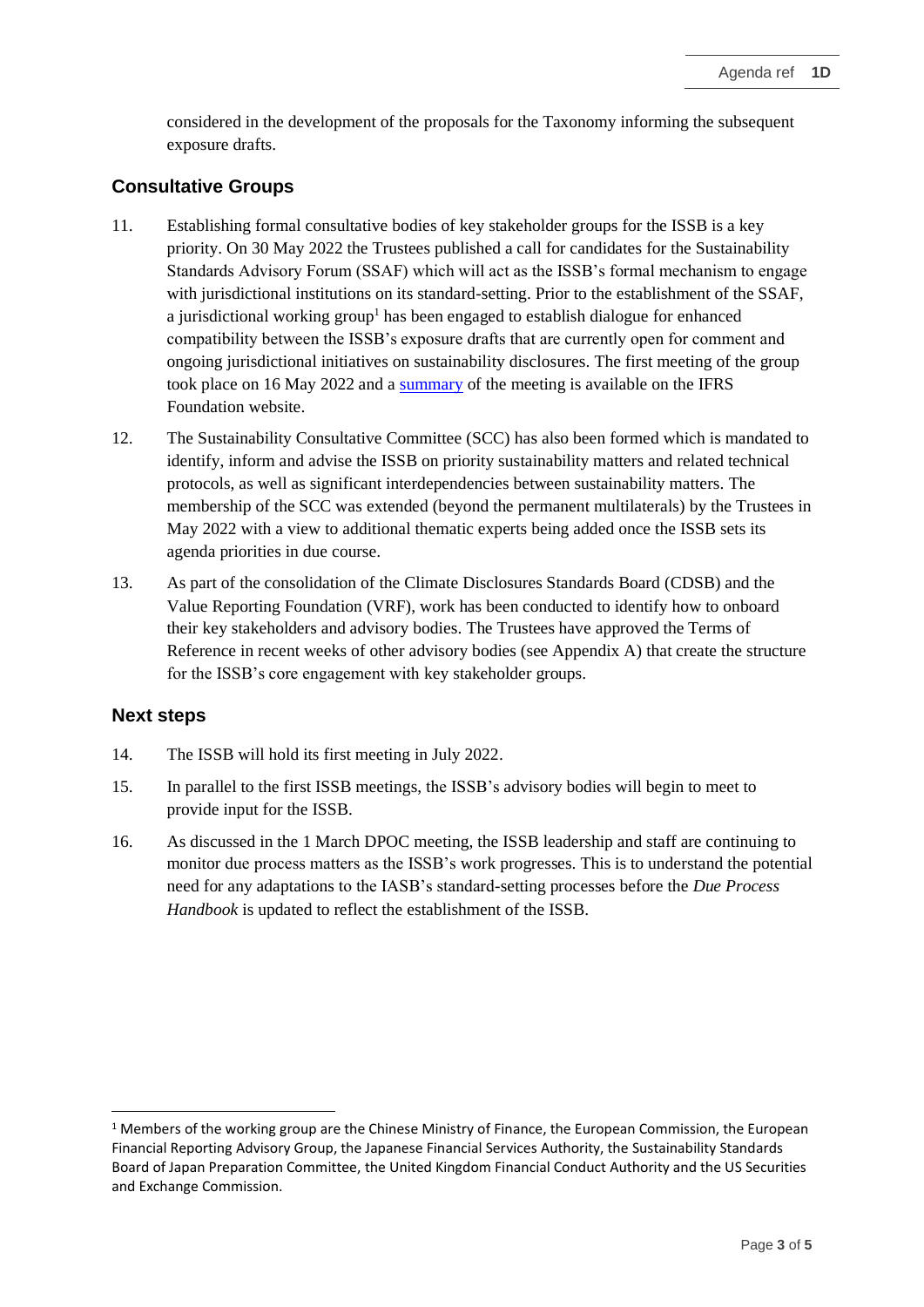Appendix A – Summary of ISSB Consultative Groups and oversight

| <b>Name</b>                                                    | <b>Purpose</b>                                                                                                                                                                                                                                                                                                                                                                                                                                                       | <b>Composition</b>                                                                                                                                                                                                                                                                                                                                                                                                                            | <b>Appointments and Oversight</b>                                                                                                                                                                                                                                                                                                                                  |
|----------------------------------------------------------------|----------------------------------------------------------------------------------------------------------------------------------------------------------------------------------------------------------------------------------------------------------------------------------------------------------------------------------------------------------------------------------------------------------------------------------------------------------------------|-----------------------------------------------------------------------------------------------------------------------------------------------------------------------------------------------------------------------------------------------------------------------------------------------------------------------------------------------------------------------------------------------------------------------------------------------|--------------------------------------------------------------------------------------------------------------------------------------------------------------------------------------------------------------------------------------------------------------------------------------------------------------------------------------------------------------------|
| Sustainability<br>Standards<br><b>Advisory Forum</b><br>(SSAF) | To provide an advisory forum where members can<br>constructively contribute towards the achievement of the<br>ISSB's goal of developing standards that provide a<br>comprehensive global baseline of sustainability-related<br>reporting that is interoperable with jurisdictional<br>standards on sustainability reporting ensuring two-way<br>engagement between the ISSB and jurisdictions as<br>sustainability-related reporting requirements are<br>developing. | 12-16 jurisdictional and/or regional bodies.                                                                                                                                                                                                                                                                                                                                                                                                  | Members of the SSAF will be<br>selected by the Trustees of the<br>IFRS Foundation, following a<br>call for candidates.<br>The effectiveness of the group<br>will be assessed by the full<br>Trustees periodically if they<br>decide necessary and will be<br>assessed annually as part of<br>the DPOC's annual review of<br>non-constitutional advisory<br>bodies. |
| Sustainability<br>Consultative<br>Committee (SCC)              | To identify, inform and advise the ISSB on priority<br>sustainability matters and related technical protocols, as<br>well as significant interdependencies between<br>sustainability matters.                                                                                                                                                                                                                                                                        | The SCC will be comprised of 1 Chair (either the<br>ISSB Chair or Vice-Chair), 4 permanent<br>multilateral member organisations (IMF, OECD,<br>UN and World Bank) and up to 9 additional expert<br>members. Additional expert members may be<br>drawn from organisations with relevant expertise,<br>or appointed as individual experts without<br>organisational association.                                                                | The permanent multilaterals<br>and SCC Chair will present the<br>recommended nominations to<br>the IFRS Foundation Trustees,<br>who then have final approval of<br>the composition.                                                                                                                                                                                |
| Integrated<br>Reporting and<br>Connectivity<br>Council         | To provide advice on how reporting required by the IASB<br>and the ISSB should be integrated and on how principles<br>and concepts from the Integrated Reporting Framework<br>should be considered in relevant projects by the IASB<br>and the ISSB.                                                                                                                                                                                                                 | Members of the Council will be: a) current<br>members of the Integrated Reporting Council of<br>the Value Reporting Foundation; b) members of<br>the VRF and CDSB Boards who meet the criteria;<br>and c) individuals whose expertise is deemed of<br>high standing and who meet the criteria. <ir><br/>Ambassadors who meet the criteria will also be<br/>invited to join the Council. Members will act in their<br/>personal capacity.</ir> | The Council will continue in<br>this role for two years. At the<br>expiry of two years the need<br>for the separate Council will be<br>reviewed by the Trustees of<br>the IFRS Foundation.                                                                                                                                                                         |